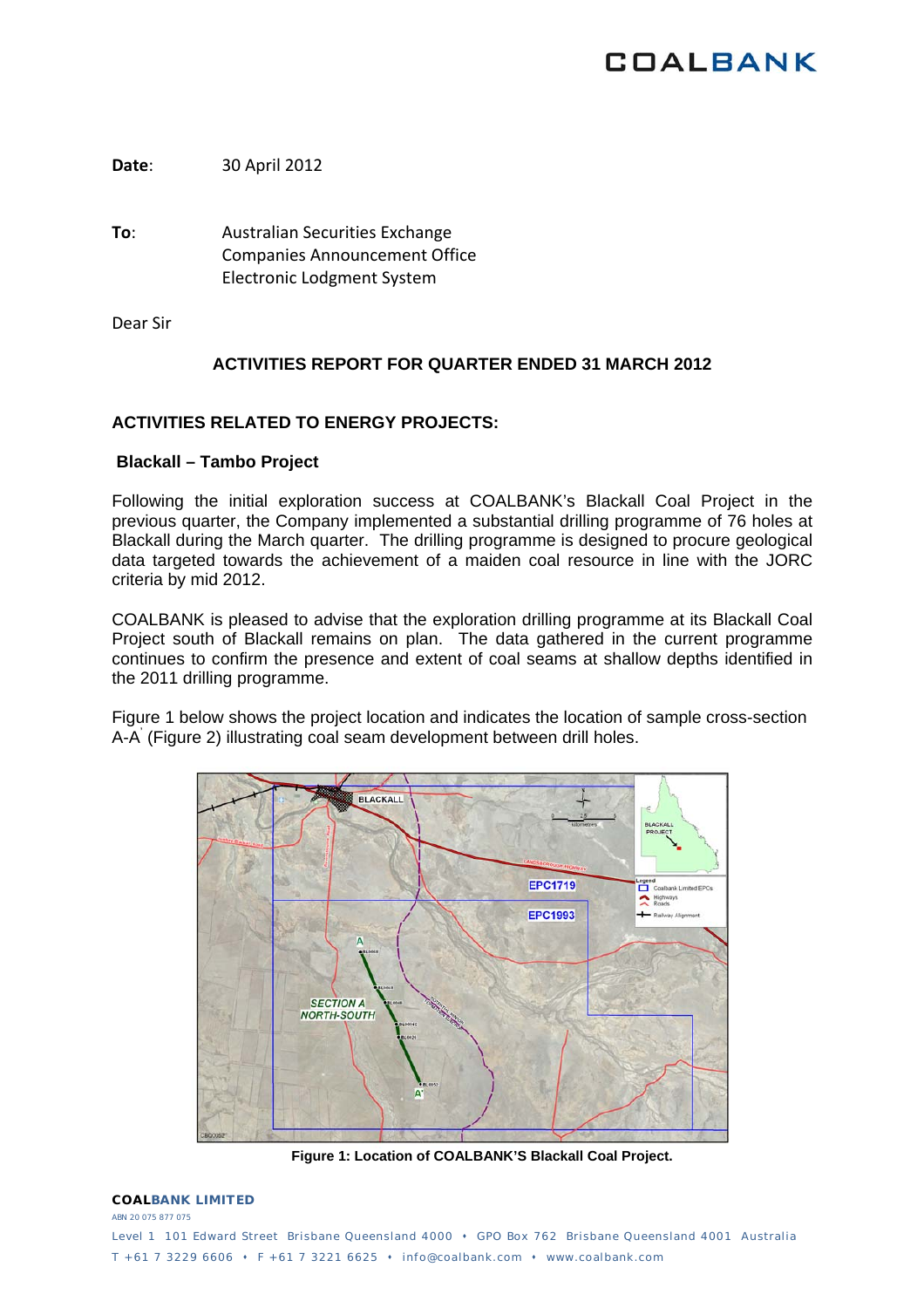# **COALBANK**



**Figure 2: Sample Cross-section - Blackall Coal Project.** 

To date 66 new holes have been completed. Coal seams were cored for coal quality sampling in 12 of the holes and the remaining 54 were chip holes. All holes (cored and chip) have been geophysically logged.



**Figure 3: COALBANK Geologists Logging Core Samples** 

Coal quality samples are being regularly despatched to the ALS coal laboratory as the programme progresses to provide the coal quality data required for completion of the anticipated resources statement. Coal quality analysis results are progressively being released from the laboratory.

Drilling is expected to be completed in early May. McElroy Bryan Geological Services Pty Ltd, a leading geological consultant to major coal resource companies, has commenced loading geological data from the drilling programme into a resource model.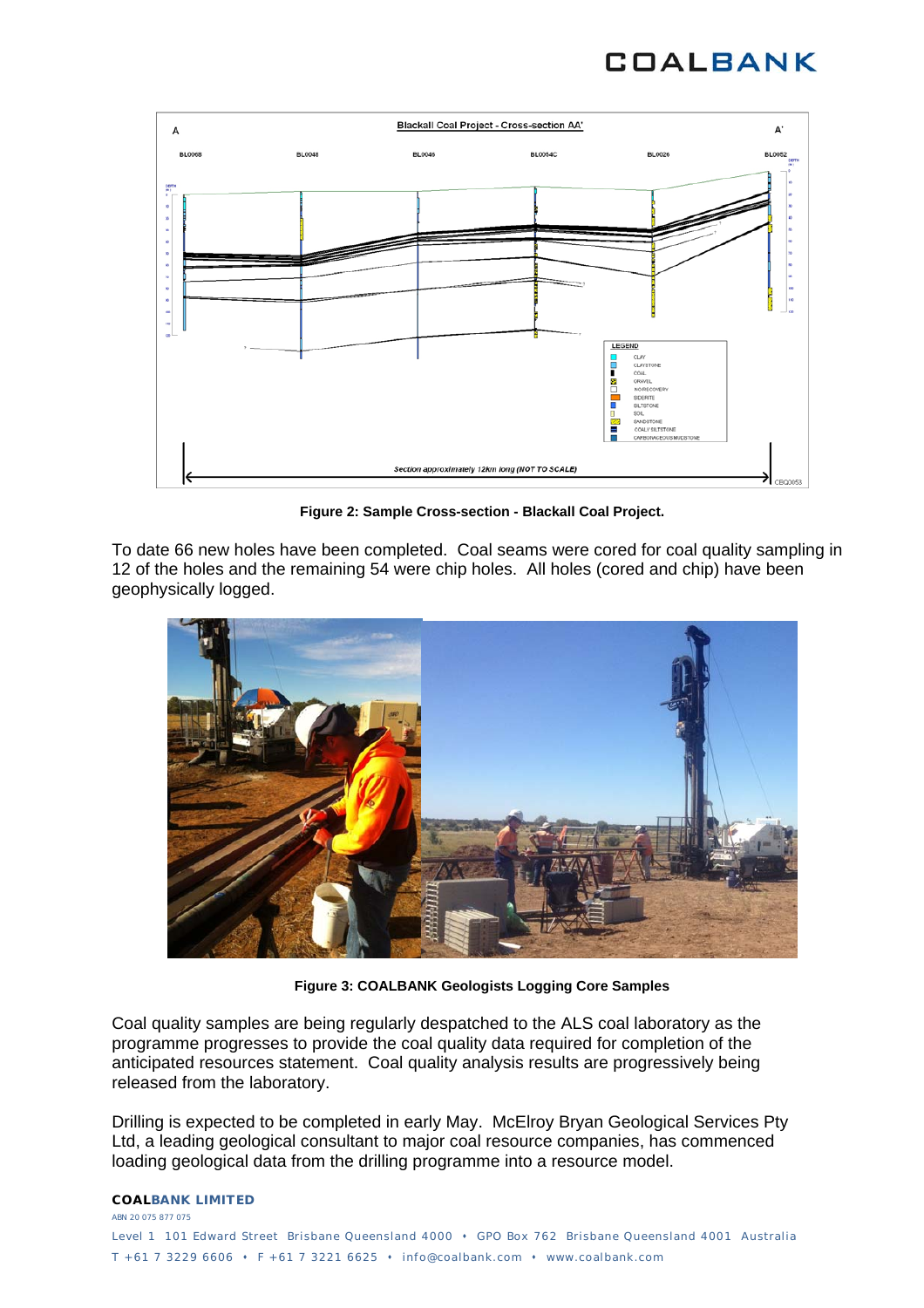

As previously advised, COALBANK's maiden JORC compliant resource is expected to be released mid-year, subject to completion of the remaining drilling program, receipt of coal quality results from the laboratory and completion of the resources evaluation report by McElroy Bryan Geological Services Pty Ltd.

The deposit is favourably located adjacent to an existing rail corridor connecting Blackall with the rail infrastructure being proposed for regional Galilee Basin coal projects including GVK-Hancock, Waratah Coal and Adani.

#### **Eastern Queensland Coal Projects**

Exploration planning continued with geological assessment of historical data. An initial field familiarisation trip was conducted in EPC 2241 to assist planning for exploration activities.

#### **Surat Gas**

No field activity was undertaken in the quarter.

Discussions are continuing with interested parties with regard to joint ventures or other transactions for the Surat Gas petroleum and gas portfolio.

## **ACTIVITIES RELATED TO MINERAL PROJECTS:**

An Independent Expert's Report commissioned in late 2011 by the board for its Harvest Metals subsidiary was released to the market in February.

The report supports the Company's confidence in the Harvest Metals portfolio and has attracted further interest from external parties. Further data has been provided to qualifying parties and site visits for certain interested parties are currently being arranged.

### **CORPORATE ACTIVITY:**

### **Capital Raising**

During February the Company completed a placement to institutional and sophisticated investors raising gross funds of \$5 Million by way of new ordinary shares priced at \$0.06 per share. The purpose of the raising was primarily to accelerate drilling at the Blackall Coal Project in Central Queensland with the aim of achieving a maiden JORC-compliant coal resource.

### **Approaches from Investors and Parties Regarding Coal Projects**

As previously advised, the Company has received approaches from a number of interested foreign and domestic strategic partners and intermediaries regarding potential joint ventures, strategic investments, partial asset sales or other corporate transactions.

Once the results from the major coal exploration programme at the Blackall Project are available, the Company will further consider the process, potential partners and options for future development.

#### **Strategy for Harvest Metals**